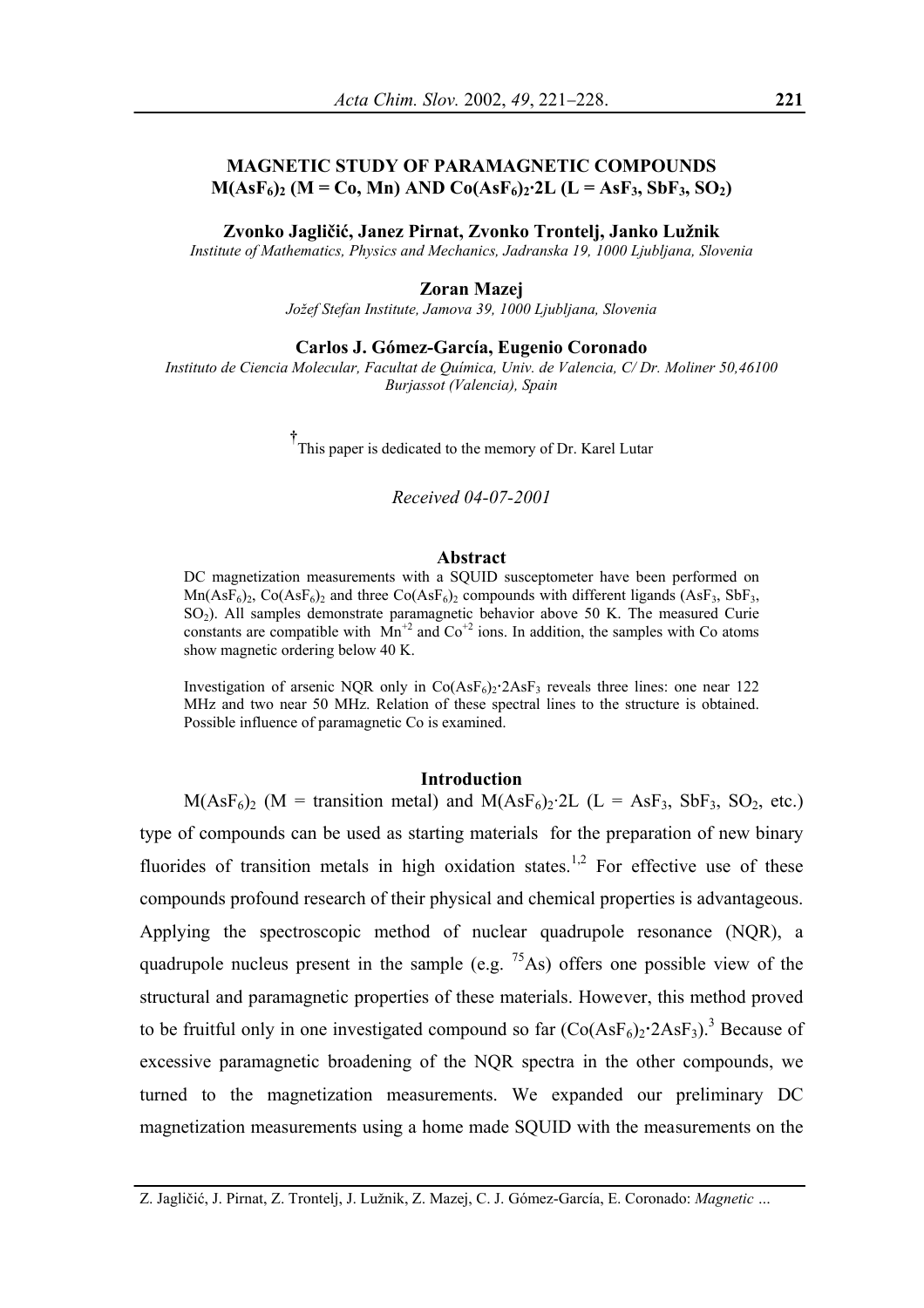commercial SQUID magnetometer (Quantum Design MPMS-XL-5). Temperature or field dependence of the magnetization in these compounds depends to a great extent on the bonding orbitals of the unpaired paramagnetic electrons, which is an interesting feature, connected with the crystal structure. The magnetic study of the compounds  $M(AsF<sub>6</sub>)<sub>2</sub>$  (M = Co, Mn) and their complexes  $Co(AsF<sub>6</sub>)<sub>2</sub>$  $2AsF<sub>3</sub>$ ,  $Co(AsF<sub>6</sub>)<sub>2</sub>$  $2SbF<sub>3</sub>$  and  $Co(AsF<sub>6</sub>)<sub>2</sub>·2SO<sub>2</sub>$  is the main subject of this article. The compounds have been synthesized at the Department of Inorganic Chemistry and Technology at J. Stefan Institute (Slovenia) as described in the literature.<sup>1,2</sup> Due to their reactivity they must be handled and preserved in very dry inert atmosphere (argon).

In this family of compounds the following two crystal structures, shown schematically in Figures 1 a, c and 2 a, c were published:  $Co(AsF<sub>6</sub>)<sub>2</sub>·2AsF<sub>3</sub>$ <sup>1</sup> and  $Mn(AsF<sub>6</sub>)<sub>2</sub>$ .<sup>2</sup> On the basis of X-ray powder diffraction data we reasonably expect for the third compound  $Co(AsF_6)_2$  to be isostructural to  $Mn(SbF_6)_2$ <sup>4</sup> The schematic structure is shown in Figures 1 b and 2 b. We assume that the complexes with the ligands  $SbF_3$  and  $SO_2$  show structural similarities with  $Co(AsF_6)_2$ <sup>-</sup> $2AsF_3$ .

The discussed cobalt compounds obviously tend to form layered structures, like the ones in Figures 2 a, b.  $\text{AsF}_6$  octahedra connect two or three Co ions across the fluorine bridges. Two (Figure 1 a) or three (Figure 1 b) of the six fluorines in the octahedron are engaged for this job, leaving terminal status to the remaining fluorines. Each Co ion (most probable ground state  $3d^{7-4}F_{9/2}$ ) is surrounded by six fluorines belonging to six  $\text{AsF}_6$  anions (Figures 2 a, b; cf. also the structures  $\text{H}_3\text{OM}(\text{AsF}_6)_{3}$  $(M = Mn, Co, Ni)$ , not included in the present magnetic measurements). The Co ions, mutually interconnected by the  $\text{AsF}_6$  groups, form parallel layers, separated by layers of  $AsF<sub>6</sub>$  groups or different ligand layers.

 $Mn(AsF<sub>6</sub>)<sub>2</sub>$  has essentially a different structure.<sup>2</sup> Each Mn ion (most probable ground state 3d<sup>5 6</sup>S<sub>5/2</sub>) is here surrounded not by 6 but by 8 fluorines. An important reason for the increased coordination might be the ionic diameter which is in  $Mn^{2+}$  10% larger than in  $Co<sup>2+</sup>$  ion. Four equatorial fluorines around Mn belong to four different  $\text{AsF}_6$  groups approximately in the same plane, whereas two fluorine pairs on upper and lower side belong to two  $\text{AsF}_6$  octahedra approaching their edges to both Mn poles. On the other hand, in each  $\text{AsF}_6$  octahedron four fluorines are engaged in chemical bonds to

Z. Jagličić, J. Pirnat, Z. Trontelj, J. Lužnik, Z. Mazej, C. J. Gómez-García, E. Coronado: *Magnetic …*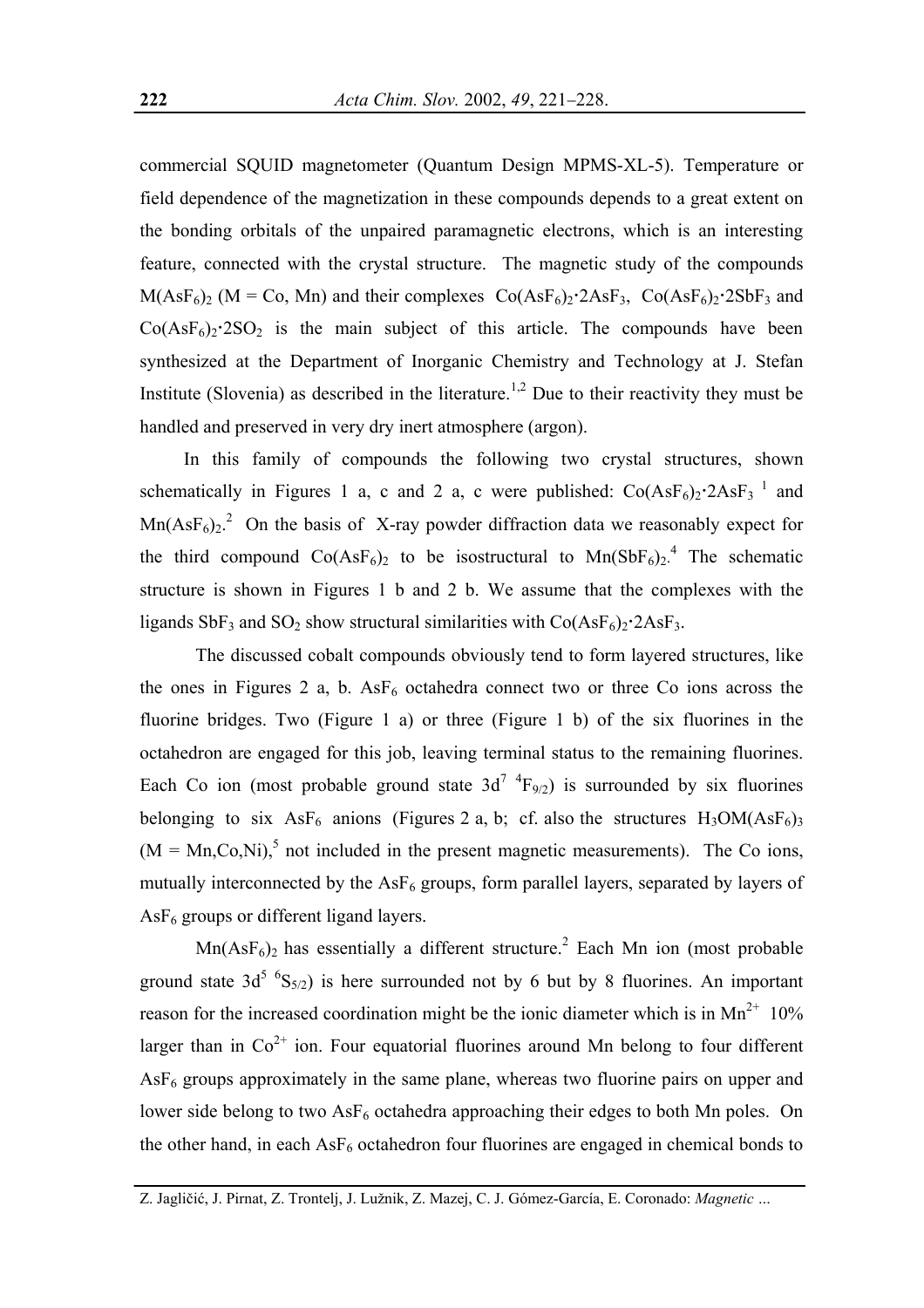Mn: two opposite octahedral apexes point to two neighboring Mn ions in Mn-F-As-F-Mn chain. Two proximate fluorines of the remaining four share the third Mn atom while the other two F keep terminal positions (see Figure 1 c). The crystal structure thus consists of a rectangular network of double chains -Mn-F-As-F-Mn-F- running in the directions x and y. In the z direction these chains are connected by double fluorine bridges  $As = F_2 = Mn = F_2 = As$ , as shown in Figure 2 c.



a) b) c)

Figure 1. Coordination of crystal lattice constituents  $\text{AsF}_6$  to the paramagnetic ions (schematic) a) in  $Co(AsF<sub>6</sub>)<sub>2</sub>·2AsF<sub>3</sub>$ , b) in  $Co(AsF<sub>6</sub>)<sub>2</sub>$ , c) in  $Mn(AsF<sub>6</sub>)<sub>2</sub>$ .



Figure 2. Schematic crystal structures: a)  $Co(AsF<sub>6</sub>)<sub>2</sub>·2AsF<sub>3</sub>$  (layers); b)  $Co(AsF<sub>6</sub>)<sub>2</sub>$ (layers); c)  $Mn(AsF<sub>6</sub>)<sub>2</sub>$  (crossed chains; vertical lines | | represent bonding between Mn and As over two proximate F atoms from the same  $\text{AsF}_6$  group). The 3<sup>rd</sup> dimension (out of/into the page) is indicated by increased/decreased character size.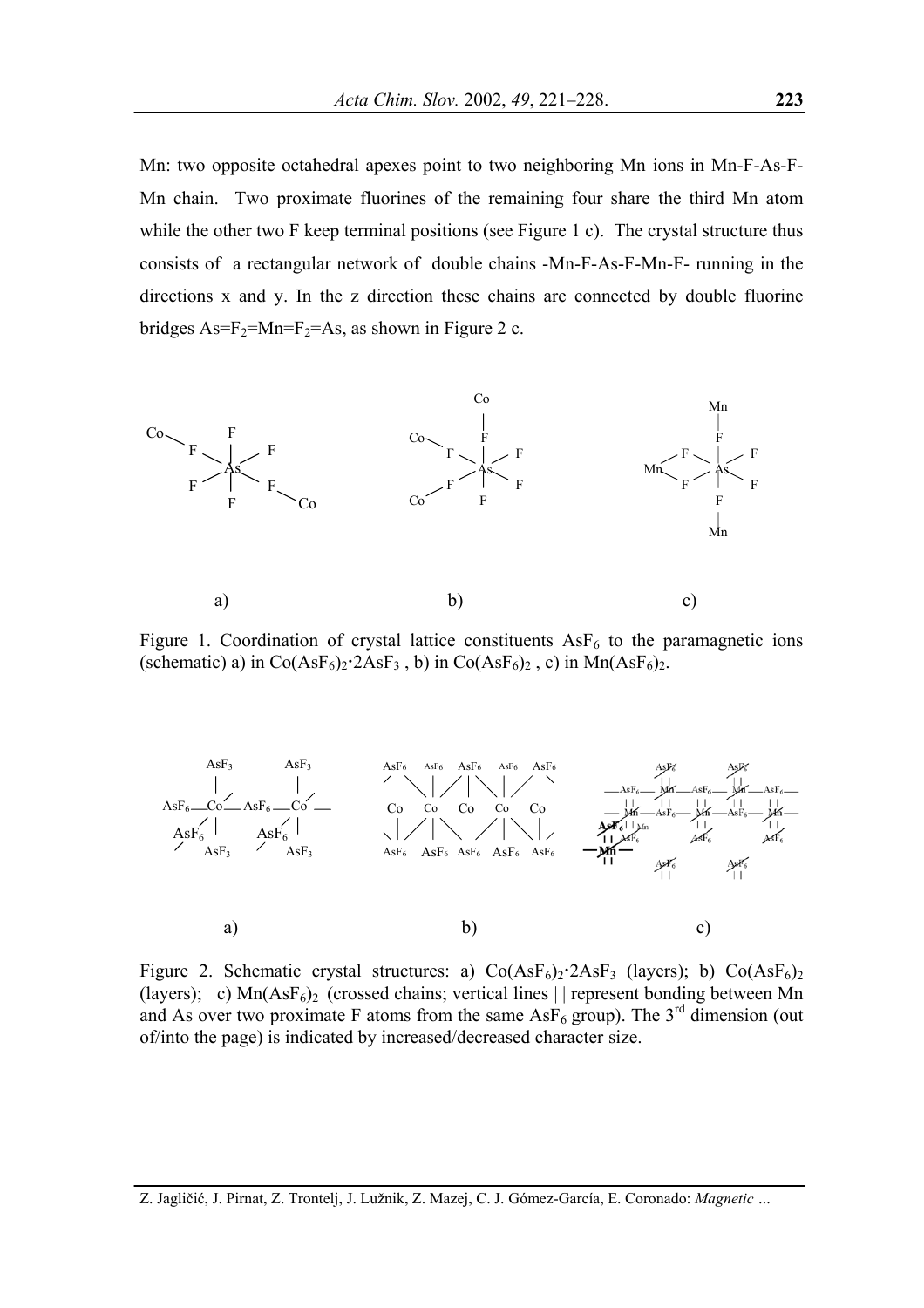# **Arsenic NQR**

Measuring the temperature dependence of  $^{75}$ As NQR spectra, the arsenic nuclei in these compounds can serve as natural probes of the local electric and magnetic fields as well as an indicator of the lattice dynamics. Superregenerative NQR spectrometer has detected three resonances in  $Co(AsF<sub>6</sub>)<sub>2</sub>·2AsF<sub>3</sub>$ . At 298 K the lower two are located at 49.5 and 52.7 MHz with nearly linear temperature dependence and relatively small positive temperature coefficient about 2 kHz/K down to 180 K. There both lines disappear in noise. They belong to the two types of As atoms in two  $\text{AsF}_6$  octahedra, slightly different from each other. The high frequency line (122.1 MHz at 298 K, negative temperature coefficient -60 kHz/K), which should belong to the  $\text{AsF}_3$  pyramid, seems to exhibit Bayer like  $v(T)$  behavior and it reaches 129.5 MHz at 77 K.<sup>3</sup>

Pulse measurements of the two low frequency NQR lines show extremely short relaxation times; below 0.05 ms. At lower temperature the relaxation doesn't slow down appreciably, however the signal gradually disappears. This behavior is very likely due to the efficient relaxation centers - paramagnetic  $\text{Co}^{+2}$  ions. Their broadening influence on the As NQR line is probably partly averaged out by the superexchange coupling between the paramagnetic nuclei (Co-F-As-F-Co) and consequent fast magnetic fluctuations.<sup>6,7</sup>

In the related compounds  $Co(AsF<sub>6</sub>)<sub>2</sub>$ ,  $Co(AsF<sub>6</sub>)<sub>2</sub>$ ,  $2SbF<sub>3</sub>$ ,  $Co(AsF<sub>6</sub>)<sub>2</sub>$ ,  $2SO<sub>2</sub>$  and  $Mn(AsF<sub>6</sub>)<sub>2</sub>$  arsenic NQR signals seem to be broadened beyond detectability by paramagnetic local fields. In two of these materials with known structures,  $Co(AsF<sub>6</sub>)<sub>2</sub>$ and  $Mn(AsF<sub>6</sub>)<sub>2</sub>$ , the superexchange coupling of the paramagnetic ions differs from  $Co(AsF<sub>6</sub>)<sub>2</sub>·2AsF<sub>3</sub>$  in an increased number of Co or Mn atoms coupled to the observed one. As seen in Figure 2, in the previous case this number was four, whereas in  $Co(AsF<sub>6</sub>)<sub>2</sub>$  case it is twelve (equal couplings: Co-F-As-F-Co) and in Mn(AsF<sub>6</sub>)<sub>2</sub> eight (four Mn-F-As-F-Mn and four Mn=F2=As-F-Mn). Moreover, in the latter superexchange couplings sharper veering of the bond chain can be noticed. All these features probably slow down the paramagnetic fluctuations and smear out the arsenic NQR signals. As mentioned before, arsenic NQR was not observable in the other two  $Co(AsF<sub>6</sub>)<sub>2</sub>$  complexes either, although we suppose there similar situation as in  $Co(AsF<sub>6</sub>)<sub>2</sub>·2AsF<sub>3</sub>$ .

Z. Jagličić, J. Pirnat, Z. Trontelj, J. Lužnik, Z. Mazej, C. J. Gómez-García, E. Coronado: *Magnetic …*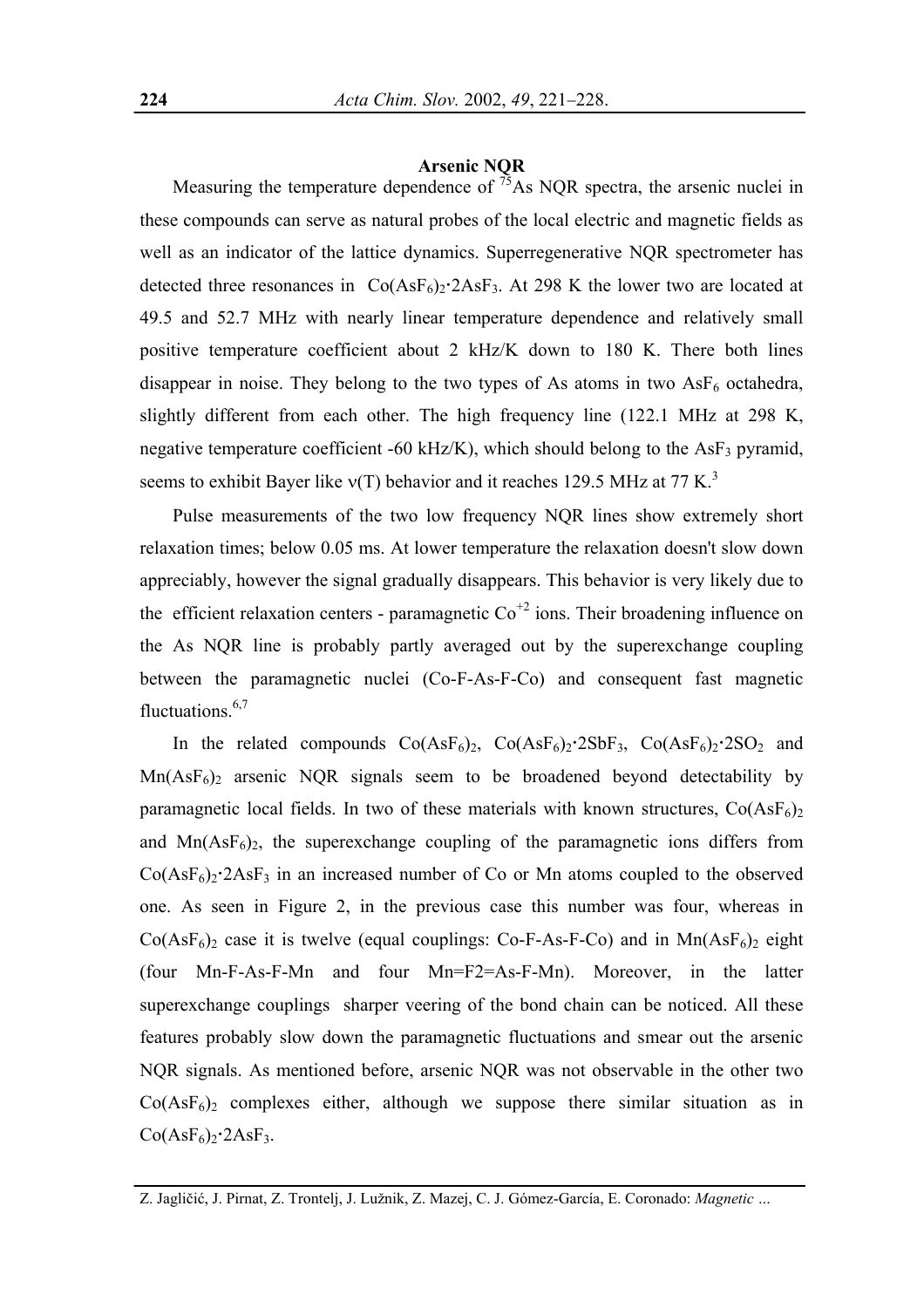# **Magnetization measurements**

DC magnetization measurements have been performed in a SQUID magnetometer (Quantum Design MPMS-XL-5). Magnetization was measured as a function of temperature in the magnetic field strength  $H = 1000$  Oe from room temperature down to 2 K. This magnetic field strength is small enough that the induced magnetization is still far from the saturated value regardless the temperature. The susceptibility  $\chi(T) = M/H$ was obtained from the measured data.

Magnetization versus magnetic field strength *M*(*H*) was measured at 2 K and at 50 K from  $H = 0$  to  $\pm 50$  000 Oe which is the highest reachable magnetic field strength for the used SQUID magnetometer.

In Mn(AsF<sub>6</sub>)<sub>2</sub> (Figure 3) susceptibility follows the Curie-Weiss law  $\chi = C/(T-\theta)$ over the whole measured temperature range  $(300 \text{ K} - 2 \text{ K})$  with  $C = 3.9$  emu K/mol Oe and  $\theta$  = -2 K. The Curie constant is close to the expected value<sup>8,9</sup> for Mn<sup>+2</sup> ions. Magnetization versus magnetic field strength *M*(*H*) at 2 K shows no hysteresis and can be described by the Brillouin function with saturated magnetization equal to 4.1  $\mu_B$  per molecule  $Mn(AsF<sub>6</sub>)<sub>2</sub>$ .



Figure 3.  $\chi(T)$  in Mn(AsF<sub>6</sub>)<sub>2</sub>. Full line represents Curie-Weiss law  $\chi = C/(T - \theta)$  with  $C =$ 3.9 emu K/mol Oe and  $\theta$  = -2 K. The inset represents magnetic moment per molecule Mn(AsF<sub>6</sub>)<sub>2</sub> versus *H*. The full line is the Brillouin function with the saturation 4.1  $\mu_B$ per molecule.

Z. Jagličić, J. Pirnat, Z. Trontelj, J. Lužnik, Z. Mazej, C. J. Gómez-García, E. Coronado: *Magnetic …*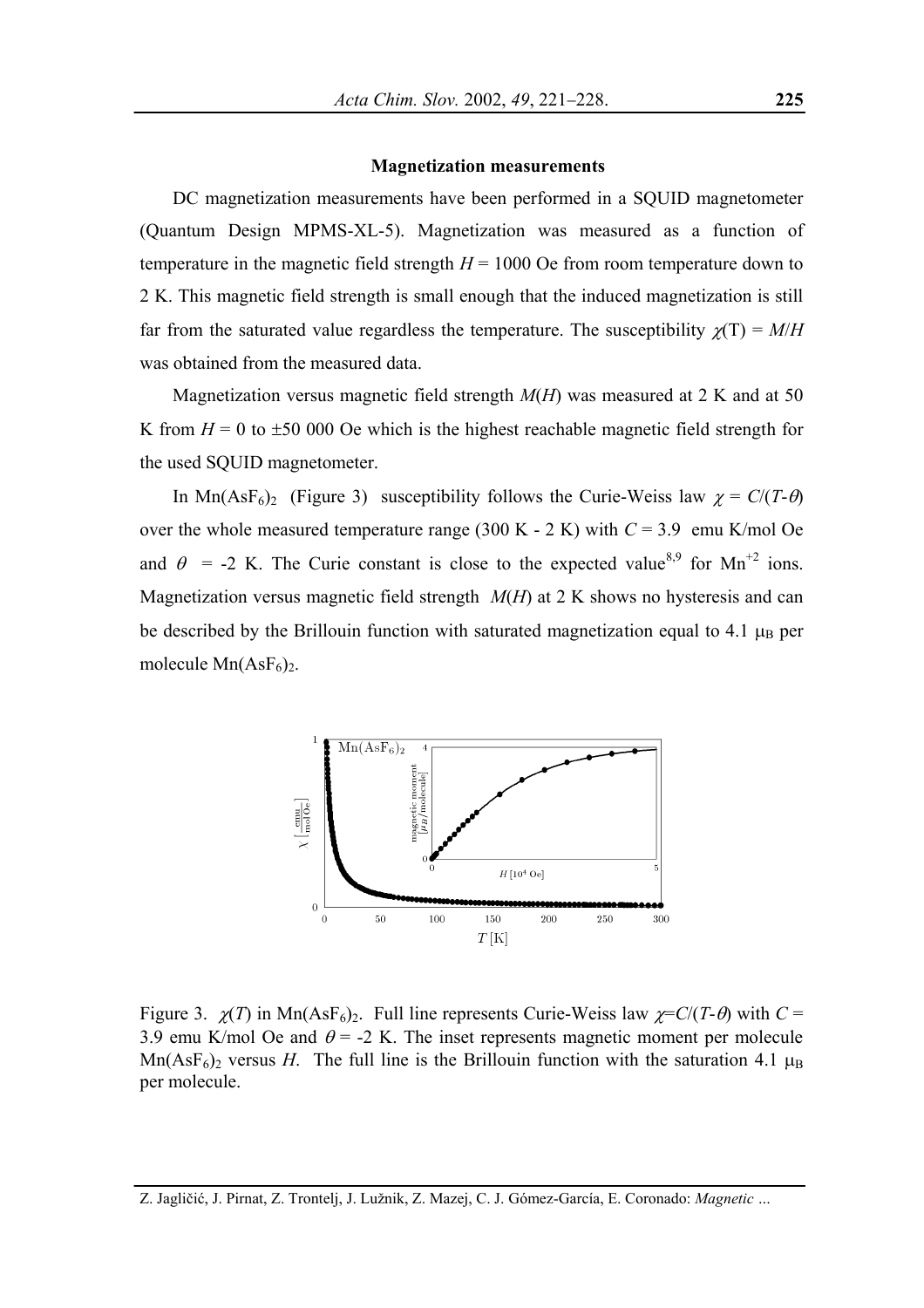Susceptibility in all four samples with Co ions follows the Curie-Weiss law from room temperature to approximately 40 K. This temperature region of the susceptibility can be well described by average Curie constant  $C = (2.7 \pm 0.1)$  emu K/mol Oe, the typical value given for  $Co^{+2}$  ions<sup>8,9</sup>. Three values of the  $\theta$  parameter (see Table 1), obtained by fitting procedure in the Curie-Weiss region, are absolutely somewhat larger and fall into the negative region, which is characteristic for antiferromagnets. $8$ 

When cooling the Co samples below 40 K the susceptibility increases much more than it is predicted by the Curie-Weiss law and probably a magnetic phase transition occurs at those temperatures. Insets on the graphs on Figures 4 show the differences in magnetization between the measured susceptibility and the calculated one with  $C =$ 2.7 emu K/mol Oe.



Figure 4.  $\chi(T)$  in Co(AsF<sub>6</sub>)<sub>2</sub>, Co(AsF<sub>6</sub>)<sub>2</sub>, 2AsF<sub>3</sub>, Co(AsF<sub>6</sub>)<sub>2</sub>, 2SO<sub>2</sub> and Co(AsF<sub>6</sub>)<sub>2</sub>, 2SbF<sub>3</sub>. Full lines represent Curie-Weiss law  $\chi = C/(T \cdot \theta)$  with *C* and  $\theta$  chosen to minimize difference between the measured  $\chi(T)$  with the calculated one in the temperature interval 50 K to room temperature. Insets in all four figures represent differences in magnetization between the measured data and the calculated susceptibility from the Curie-Weiss law with the parameters *C* and  $\theta$  obtained from the measured data for  $T$  > 50 K.

Z. Jagličić, J. Pirnat, Z. Trontelj, J. Lužnik, Z. Mazej, C. J. Gómez-García, E. Coronado: *Magnetic …*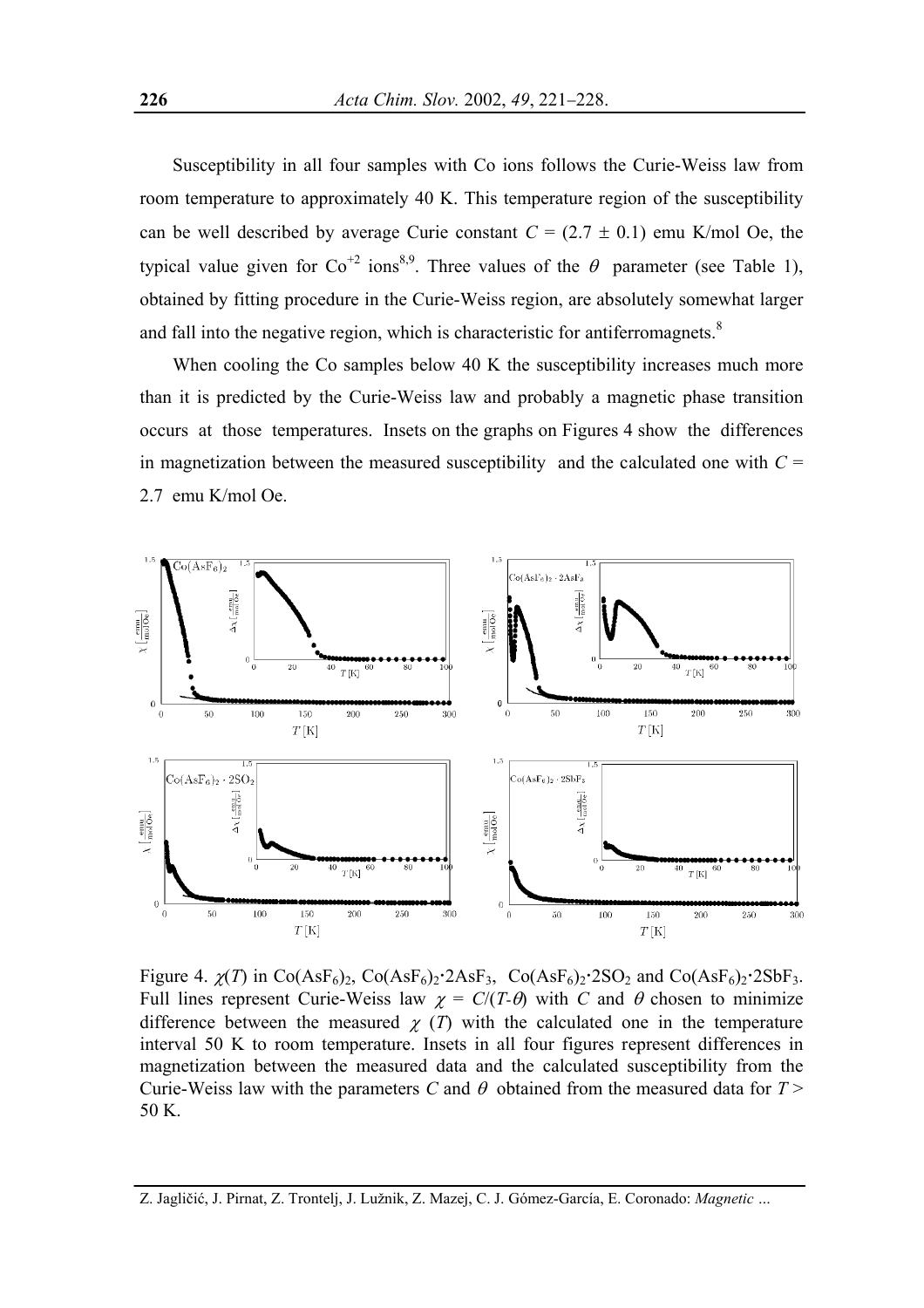|                                    | $C$ [emu K/mol Oe] |       |
|------------------------------------|--------------------|-------|
| $Mn(AsF_6)_2$                      | 39                 |       |
| Co(AsF <sub>6</sub> ) <sub>2</sub> | 3.0                | -18   |
| $Co(AsF6)2·2AsF3$                  | 29                 |       |
| $Co(AsF6)2·2SO2$                   | 28                 | $-13$ |
| $Co(AsF6)2·2SbF3$                  |                    | -14   |

Table 1. The fitting parameters *C* and  $\theta$  from the Curie-Weiss law.



Figure 5. The average magnetic moment per molecule in  $Co(AsF<sub>6</sub>)<sub>2</sub>$  at 2 K and at 50 K.

The presence of a hysteresis at 2 K suggests the occurrence of a spin canting<sup>10</sup> at these temperatures. Therefore the compound can be classified as a weak ferromagnet.

# **Discussion and Conclusions**

The arsenic NQR measurements show the absence of observable, sharp lines in all the samples except in  $Co(AsF<sub>6</sub>)<sub>2</sub>·2AsF<sub>3</sub>$ . This reflects the strong line narrowing in the  $Co(AsF<sub>6</sub>)<sub>2</sub>·2AsF<sub>3</sub>$  case by fast paramagnetic fluctuations due to proper superexchange coupling between Co ions. In the other samples the fluctuations may be slower because of higher multiplicity of the coupling and because of sharper veering of chemical bonds (weaker superexchange).

SQUID measurements of the dc magnetization in five different  $M(AsF_6)_2$  (M = Co, Mn) compounds reveal paramagnetic behavior above 40 K in all samples. The measured

Z. Jagličić, J. Pirnat, Z. Trontelj, J. Lužnik, Z. Mazej, C. J. Gómez-García, E. Coronado: *Magnetic …*